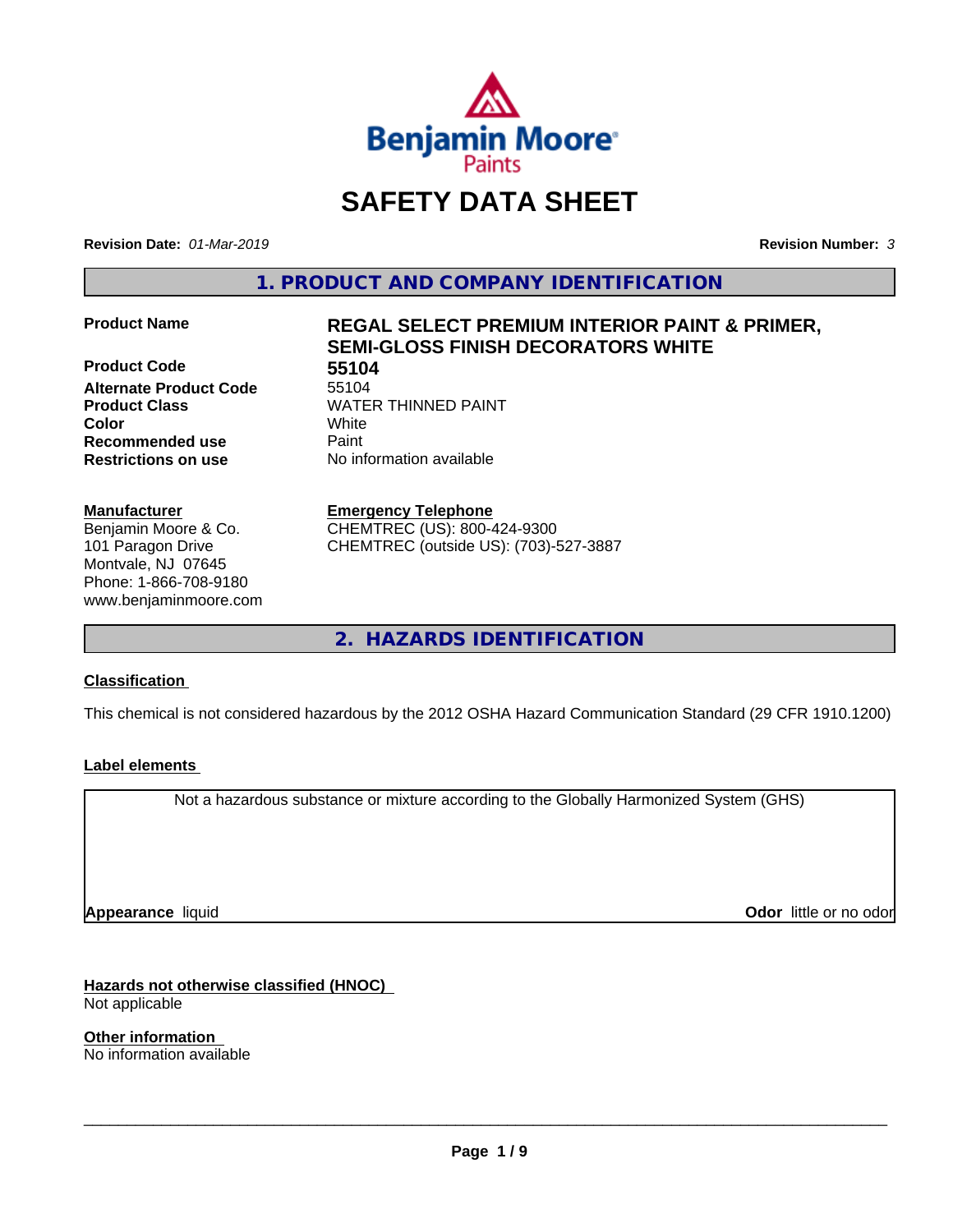# **3. COMPOSITION INFORMATION ON COMPONENTS**

| <b>Chemical name</b>            | <b>CAS No.</b> | Weight-%  |
|---------------------------------|----------------|-----------|
| Titanium dioxide                | 13463-67-7     | $20 - 25$ |
| Kaolin                          | 1332-58-7      | - 5       |
| Silica, amorphous               | 7631-86-9      | - 5       |
| Sodium C14-C16 olefin sulfonate | 68439-57-6     | 0.1 - 0.5 |

|                                                                                  |                                                                                                   | <b>4. FIRST AID MEASURES</b>                                                                                                                 |  |
|----------------------------------------------------------------------------------|---------------------------------------------------------------------------------------------------|----------------------------------------------------------------------------------------------------------------------------------------------|--|
| <b>General Advice</b>                                                            | No hazards which require special first aid measures.                                              |                                                                                                                                              |  |
| <b>Eye Contact</b>                                                               | physician.                                                                                        | Rinse thoroughly with plenty of water for at least 15 minutes and consult a                                                                  |  |
| <b>Skin Contact</b>                                                              |                                                                                                   | Wash off immediately with soap and plenty of water while removing all<br>contaminated clothes and shoes.                                     |  |
| <b>Inhalation</b>                                                                |                                                                                                   | Move to fresh air. If symptoms persist, call a physician.                                                                                    |  |
| Ingestion                                                                        | Clean mouth with water and afterwards drink plenty of water. Consult a physician<br>if necessary. |                                                                                                                                              |  |
| <b>Most Important</b><br><b>Symptoms/Effects</b>                                 | None known.                                                                                       |                                                                                                                                              |  |
| <b>Notes To Physician</b>                                                        |                                                                                                   | Treat symptomatically.                                                                                                                       |  |
|                                                                                  |                                                                                                   | 5. FIRE-FIGHTING MEASURES                                                                                                                    |  |
| <b>Suitable Extinguishing Media</b>                                              |                                                                                                   | Use extinguishing measures that are appropriate to local<br>circumstances and the surrounding environment.                                   |  |
| <b>Protective Equipment And Precautions For</b><br><b>Firefighters</b>           |                                                                                                   | As in any fire, wear self-contained breathing apparatus<br>pressure-demand, MSHA/NIOSH (approved or equivalent)<br>and full protective gear. |  |
| <b>Specific Hazards Arising From The Chemical</b>                                |                                                                                                   | Closed containers may rupture if exposed to fire or<br>extreme heat.                                                                         |  |
| <b>Sensitivity To Mechanical Impact</b>                                          |                                                                                                   | No                                                                                                                                           |  |
| <b>Sensitivity To Static Discharge</b>                                           |                                                                                                   | No                                                                                                                                           |  |
| <b>Flash Point Data</b><br>Flash Point (°F)<br>Flash Point (°C)<br><b>Method</b> |                                                                                                   | Not applicable<br>Not applicable<br>Not applicable                                                                                           |  |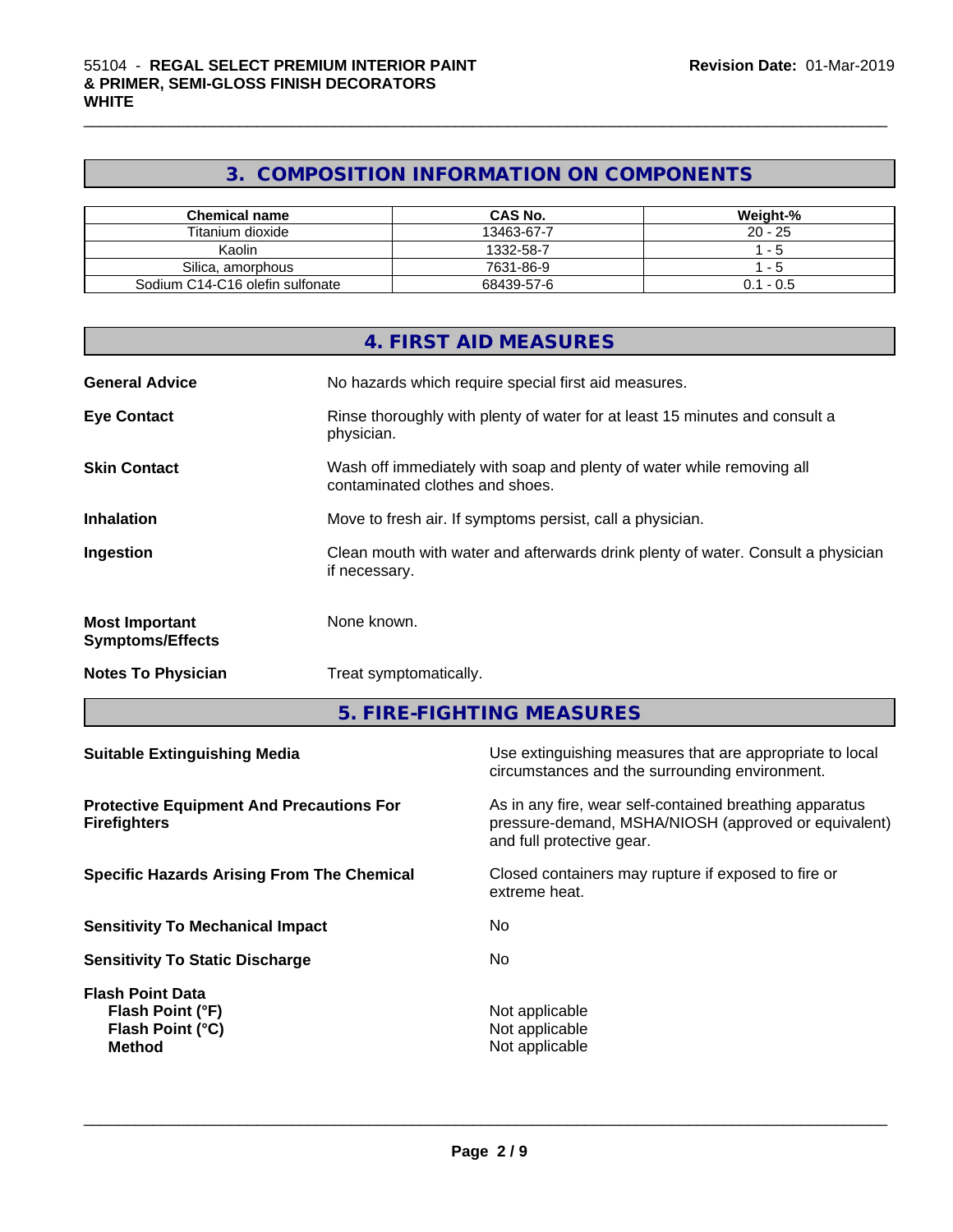# **Lower flammability limit:** Not applicable **Upper flammability limit:** Not applicable **NFPA Health:** 1 **Flammability:** 0 **Instability:** 0 **Special:** Not Applicable **NFPA Legend**

 $\_$  ,  $\_$  ,  $\_$  ,  $\_$  ,  $\_$  ,  $\_$  ,  $\_$  ,  $\_$  ,  $\_$  ,  $\_$  ,  $\_$  ,  $\_$  ,  $\_$  ,  $\_$  ,  $\_$  ,  $\_$  ,  $\_$  ,  $\_$  ,  $\_$  ,  $\_$  ,  $\_$  ,  $\_$  ,  $\_$  ,  $\_$  ,  $\_$  ,  $\_$  ,  $\_$  ,  $\_$  ,  $\_$  ,  $\_$  ,  $\_$  ,  $\_$  ,  $\_$  ,  $\_$  ,  $\_$  ,  $\_$  ,  $\_$  ,

0 - Not Hazardous

**Flammability Limits In Air**

- 1 Slightly
- 2 Moderate
- 3 High
- 4 Severe

*The ratings assigned are only suggested ratings, the contractor/employer has ultimate responsibilities for NFPA ratings where this system is used.*

*Additional information regarding the NFPA rating system is available from the National Fire Protection Agency (NFPA) at www.nfpa.org.*

### **6. ACCIDENTAL RELEASE MEASURES**

| <b>Personal Precautions</b>      | Avoid contact with skin, eyes and clothing. Ensure adequate ventilation.                                                                                                         |
|----------------------------------|----------------------------------------------------------------------------------------------------------------------------------------------------------------------------------|
| <b>Other Information</b>         | Prevent further leakage or spillage if safe to do so.                                                                                                                            |
| <b>Environmental precautions</b> | See Section 12 for additional Ecological Information.                                                                                                                            |
| <b>Methods for Cleaning Up</b>   | Soak up with inert absorbent material. Sweep up and shovel into suitable<br>containers for disposal.                                                                             |
|                                  | 7. HANDLING AND STORAGE                                                                                                                                                          |
| Handling                         | Avoid contact with skin, eyes and clothing. Avoid breathing vapors, spray mists or<br>sanding dust. In case of insufficient ventilation, wear suitable respiratory<br>equipment. |
| <b>Storage</b>                   | Keep container tightly closed. Keep out of the reach of children.                                                                                                                |
| <b>Incompatible Materials</b>    | No information available                                                                                                                                                         |
|                                  |                                                                                                                                                                                  |

**8. EXPOSURE CONTROLS/PERSONAL PROTECTION**

#### **Exposure Limits**

| <b>Chemical name</b> | <b>ACGIH TLV</b>           | <b>OSHA PEL</b>          |
|----------------------|----------------------------|--------------------------|
| Titanium dioxide     | 10 mg/m <sup>3</sup> - TWA | 15 mg/m $3$ - TWA        |
| Kaolin               | 2 mg/m <sup>3</sup> - TWA  | 15 mg/m $3$ - TWA        |
|                      |                            | $5 \text{ ma/m}^3$ - TWA |
| Silica, amorphous    | N/E                        | 20 mppcf - TWA           |
|                      |                            |                          |

#### **Legend**

ACGIH - American Conference of Governmental Industrial Hygienists Exposure Limits OSHA - Occupational Safety & Health Administration Exposure Limits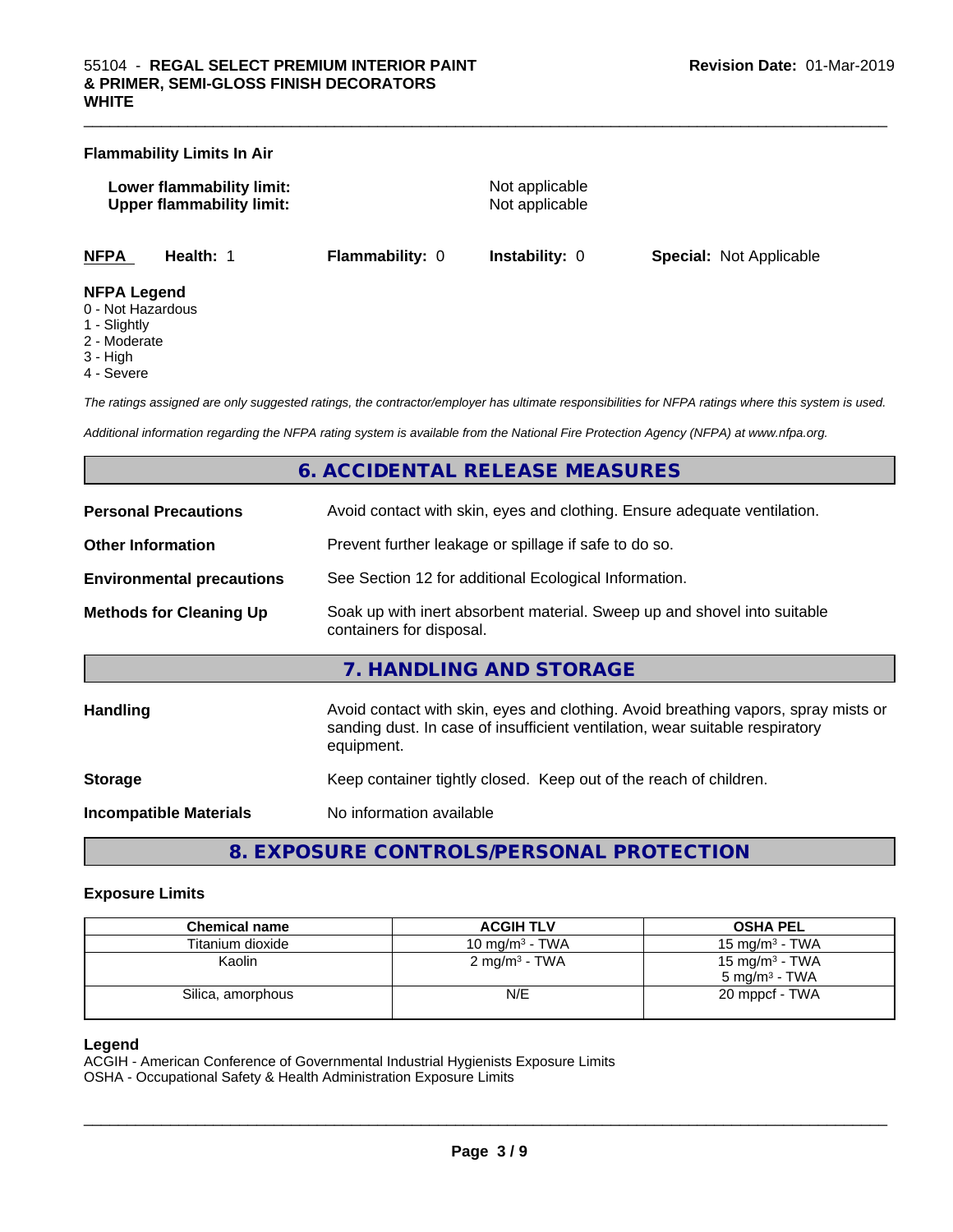N/E - Not Established

| <b>Engineering Measures</b>          | Ensure adequate ventilation, especially in confined areas.                                                                          |
|--------------------------------------|-------------------------------------------------------------------------------------------------------------------------------------|
| <b>Personal Protective Equipment</b> |                                                                                                                                     |
| <b>Eye/Face Protection</b>           | Safety glasses with side-shields.                                                                                                   |
| <b>Skin Protection</b>               | Protective gloves and impervious clothing.                                                                                          |
| <b>Respiratory Protection</b>        | In case of insufficient ventilation wear suitable respiratory equipment.                                                            |
| <b>Hygiene Measures</b>              | Avoid contact with skin, eyes and clothing. Remove and wash contaminated<br>clothing before re-use. Wash thoroughly after handling. |

# **9. PHYSICAL AND CHEMICAL PROPERTIES**

| Appearance                           | liquid                   |
|--------------------------------------|--------------------------|
| Odor                                 | little or no odor        |
| <b>Odor Threshold</b>                | No information available |
| Density (Ibs/gal)                    | 10.85 - 10.95            |
| <b>Specific Gravity</b>              | $1.30 - 1.32$            |
| рH                                   | No information available |
| <b>Viscosity (cps)</b>               | No information available |
| Solubility(ies)                      | No information available |
| <b>Water solubility</b>              | No information available |
| <b>Evaporation Rate</b>              | No information available |
| Vapor pressure @20 °C (kPa)          | No information available |
| <b>Vapor density</b>                 | No information available |
| Wt. % Solids                         | $50 - 60$                |
| Vol. % Solids                        | $35 - 45$                |
| Wt. % Volatiles                      | $40 - 50$                |
| Vol. % Volatiles                     | $55 - 65$                |
| <b>VOC Regulatory Limit (g/L)</b>    | 0                        |
| <b>Boiling Point (°F)</b>            | 212                      |
| <b>Boiling Point (°C)</b>            | 100                      |
| <b>Freezing Point (°F)</b>           | 32                       |
| <b>Freezing Point (°C)</b>           | 0                        |
| Flash Point (°F)                     | Not applicable           |
| Flash Point (°C)                     | Not applicable           |
| <b>Method</b>                        | Not applicable           |
| <b>Flammability (solid, gas)</b>     | Not applicable           |
| <b>Upper flammability limit:</b>     | Not applicable           |
| Lower flammability limit:            | Not applicable           |
| <b>Autoignition Temperature (°F)</b> | No information available |
| <b>Autoignition Temperature (°C)</b> | No information available |
| Decomposition Temperature (°F)       | No information available |
| Decomposition Temperature (°C)       | No information available |
| <b>Partition coefficient</b>         | No information available |

# **10. STABILITY AND REACTIVITY**

**Reactivity** Not Applicable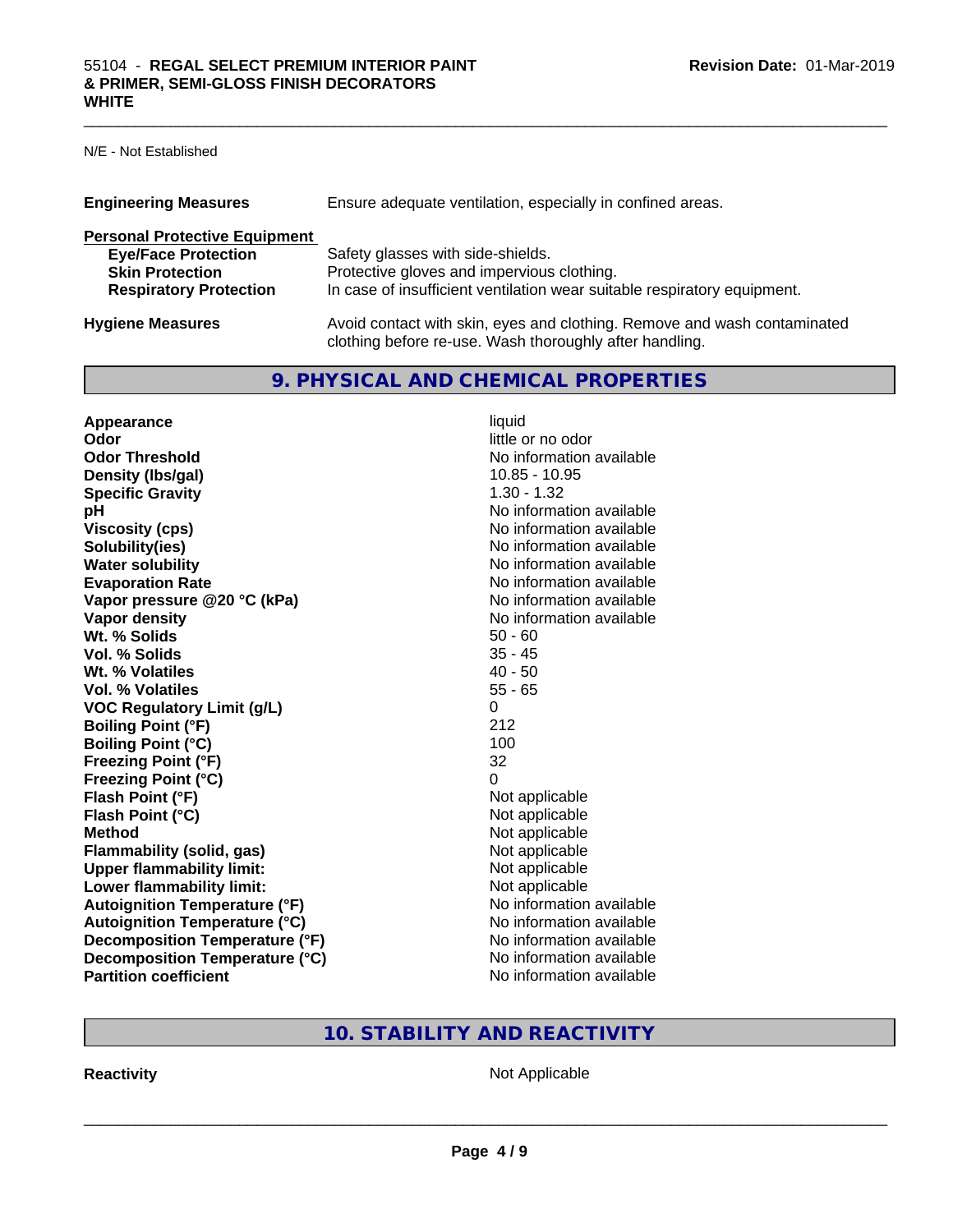| <b>Chemical Stability</b>               | Stable under normal conditions.          |
|-----------------------------------------|------------------------------------------|
| <b>Conditions to avoid</b>              | Prevent from freezing.                   |
| <b>Incompatible Materials</b>           | No materials to be especially mentioned. |
| <b>Hazardous Decomposition Products</b> | None under normal use.                   |
| Possibility of hazardous reactions      | None under normal conditions of use.     |

# **11. TOXICOLOGICAL INFORMATION**

| <b>Product Information</b>                                                                                                                                                                                                                                                                                                                                                     |                                                                                                                                                                                                                                                                                                                                                                                                                                                                                                                                                                                  |
|--------------------------------------------------------------------------------------------------------------------------------------------------------------------------------------------------------------------------------------------------------------------------------------------------------------------------------------------------------------------------------|----------------------------------------------------------------------------------------------------------------------------------------------------------------------------------------------------------------------------------------------------------------------------------------------------------------------------------------------------------------------------------------------------------------------------------------------------------------------------------------------------------------------------------------------------------------------------------|
| Information on likely routes of exposure                                                                                                                                                                                                                                                                                                                                       |                                                                                                                                                                                                                                                                                                                                                                                                                                                                                                                                                                                  |
| <b>Principal Routes of Exposure</b>                                                                                                                                                                                                                                                                                                                                            | Eye contact, skin contact and inhalation.                                                                                                                                                                                                                                                                                                                                                                                                                                                                                                                                        |
| <b>Acute Toxicity</b>                                                                                                                                                                                                                                                                                                                                                          |                                                                                                                                                                                                                                                                                                                                                                                                                                                                                                                                                                                  |
| <b>Product Information</b>                                                                                                                                                                                                                                                                                                                                                     | No information available                                                                                                                                                                                                                                                                                                                                                                                                                                                                                                                                                         |
|                                                                                                                                                                                                                                                                                                                                                                                | Symptoms related to the physical, chemical and toxicological characteristics                                                                                                                                                                                                                                                                                                                                                                                                                                                                                                     |
| <b>Symptoms</b>                                                                                                                                                                                                                                                                                                                                                                | No information available                                                                                                                                                                                                                                                                                                                                                                                                                                                                                                                                                         |
|                                                                                                                                                                                                                                                                                                                                                                                | Delayed and immediate effects as well as chronic effects from short and long-term exposure                                                                                                                                                                                                                                                                                                                                                                                                                                                                                       |
| Eye contact<br><b>Skin contact</b><br><b>Inhalation</b><br>Ingestion<br><b>Sensitization</b><br><b>Neurological Effects</b><br><b>Mutagenic Effects</b><br><b>Reproductive Effects</b><br><b>Developmental Effects</b><br><b>Target organ effects</b><br><b>STOT - single exposure</b><br><b>STOT - repeated exposure</b><br>Other adverse effects<br><b>Aspiration Hazard</b> | May cause slight irritation.<br>Substance may cause slight skin irritation. Prolonged or repeated contact may dry<br>skin and cause irritation.<br>May cause irritation of respiratory tract.<br>Ingestion may cause gastrointestinal irritation, nausea, vomiting and diarrhea.<br>No information available<br>No information available.<br>No information available.<br>No information available.<br>No information available.<br>No information available.<br>No information available.<br>No information available.<br>No information available.<br>No information available |
| <b>Numerical measures of toxicity</b>                                                                                                                                                                                                                                                                                                                                          |                                                                                                                                                                                                                                                                                                                                                                                                                                                                                                                                                                                  |
|                                                                                                                                                                                                                                                                                                                                                                                | The following values are calculated based on chapter 3.1 of the GHS document                                                                                                                                                                                                                                                                                                                                                                                                                                                                                                     |
| <b>ATEmix (oral)</b><br><b>ATEmix (dermal)</b>                                                                                                                                                                                                                                                                                                                                 | 37672 mg/kg<br>165391 mg/kg                                                                                                                                                                                                                                                                                                                                                                                                                                                                                                                                                      |

**Component Information**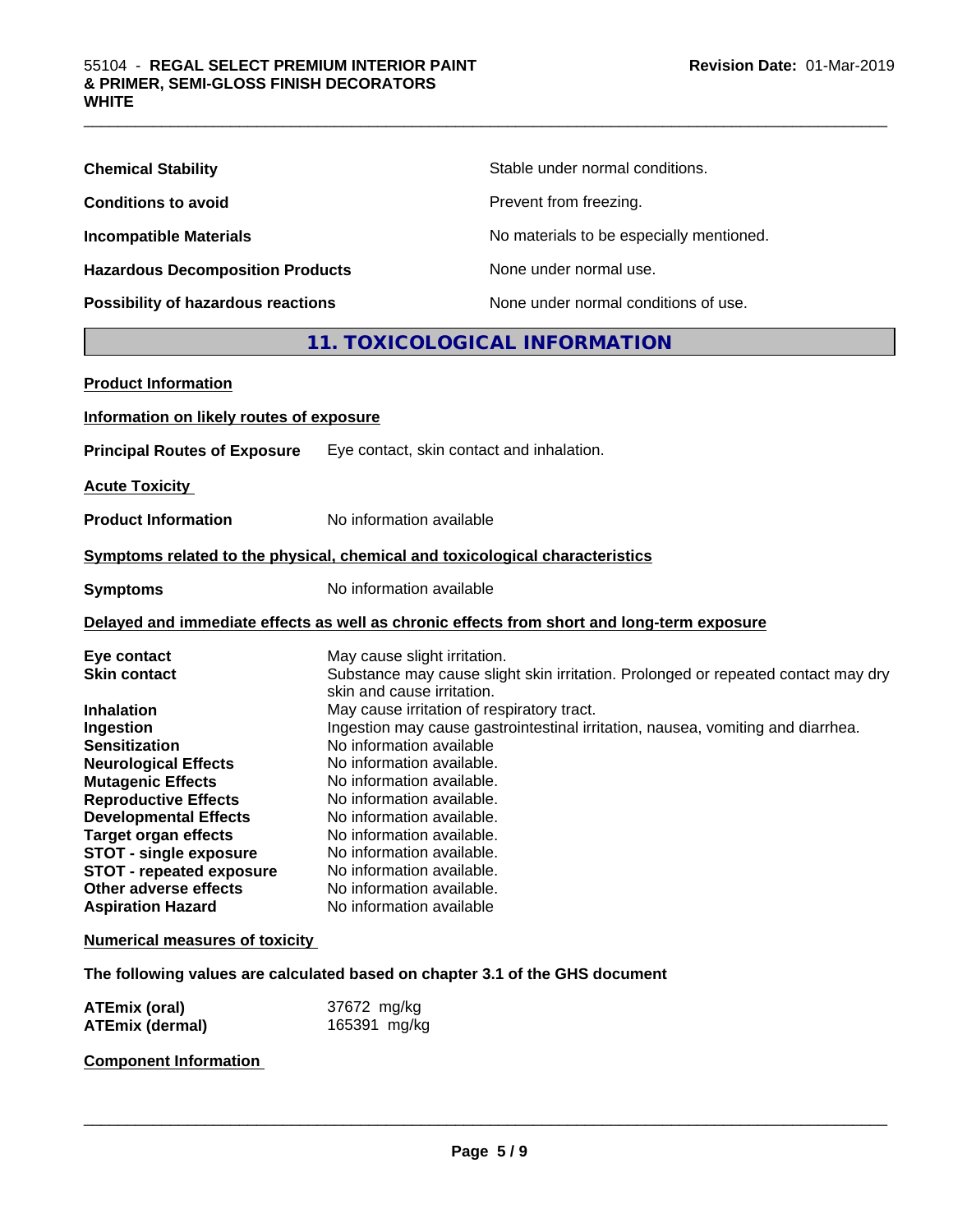| Chemical name                                 | Oral LD50            | Dermal LD50             | Inhalation LC50        |
|-----------------------------------------------|----------------------|-------------------------|------------------------|
| Titanium dioxide<br>13463-67-7                | > 10000 mg/kg (Rat)  |                         |                        |
| Silica, amorphous<br>7631-86-9                | $>$ 5000 mg/kg (Rat) | $>$ 2000 mg/kg (Rabbit) | $> 2.2$ mg/L (Rat) 1 h |
| Sodium C14-C16 olefin sulfonate<br>68439-57-6 | $= 2310$ mg/kg (Rat) | $= 6300$ mg/kg (Rabbit) |                        |

#### **Carcinogenicity**

*The information below indicateswhether each agency has listed any ingredient as a carcinogen:.*

| <b>Chemical</b><br>name                                                                                                                         | <b>IARC</b>                    | <b>NTP</b> | <b>OSHA</b> |  |
|-------------------------------------------------------------------------------------------------------------------------------------------------|--------------------------------|------------|-------------|--|
|                                                                                                                                                 | .<br>2B<br>Human -<br>Possible |            | Listed      |  |
| <b>The Contract of the Contract of the Contract of the Contract of the Contract of the Contract of the Contract o</b><br>n dioxide<br>l itanium | Carcinogen                     |            |             |  |

• Although IARC has classified titanium dioxide as possibly carcinogenic to humans (2B), their summary concludes: "No significant exposure to titanium dioxide is thought to occur during the use of products in which titanium dioxide is bound to other materials, such as paint."

#### **Legend**

IARC - International Agency for Research on Cancer NTP - National Toxicity Program OSHA - Occupational Safety & Health Administration

**12. ECOLOGICAL INFORMATION**

### **Ecotoxicity Effects**

The environmental impact of this product has not been fully investigated.

#### **Product Information**

#### **Acute Toxicity to Fish**

No information available

#### **Acute Toxicity to Aquatic Invertebrates**

No information available

#### **Acute Toxicity to Aquatic Plants**

No information available

#### **Persistence / Degradability**

No information available.

#### **Bioaccumulation**

No information available.

#### **Mobility in Environmental Media**

No information available.

#### **Ozone**

No information available

#### **Component Information**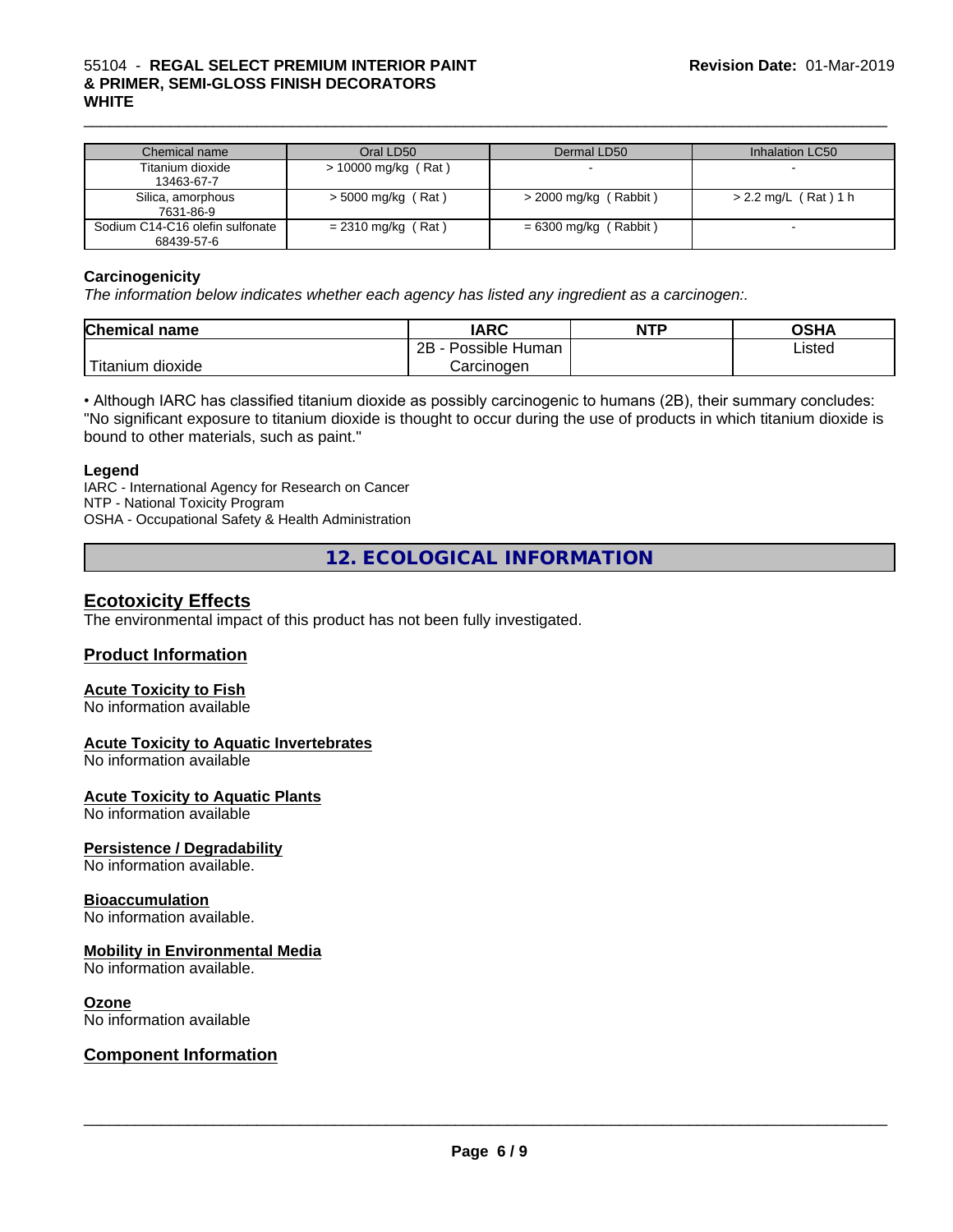#### **Acute Toxicity to Fish**

Titanium dioxide  $LC50:$  > 1000 mg/L (Fathead Minnow - 96 hr.)

#### **Acute Toxicity to Aquatic Invertebrates**

No information available

#### **Acute Toxicity to Aquatic Plants**

No information available

|                              | 13. DISPOSAL CONSIDERATIONS                                                                                                                                                                                               |
|------------------------------|---------------------------------------------------------------------------------------------------------------------------------------------------------------------------------------------------------------------------|
| <b>Waste Disposal Method</b> | Dispose of in accordance with federal, state, and local regulations. Local<br>requirements may vary, consult your sanitation department or state-designated<br>environmental protection agency for more disposal options. |
|                              | 14. TRANSPORT INFORMATION                                                                                                                                                                                                 |
| <b>DOT</b>                   | Not regulated                                                                                                                                                                                                             |
| <b>ICAO / IATA</b>           | Not regulated                                                                                                                                                                                                             |
| <b>IMDG / IMO</b>            | Not regulated                                                                                                                                                                                                             |
|                              | <b>15. REGULATORY INFORMATION</b>                                                                                                                                                                                         |

 $\_$  ,  $\_$  ,  $\_$  ,  $\_$  ,  $\_$  ,  $\_$  ,  $\_$  ,  $\_$  ,  $\_$  ,  $\_$  ,  $\_$  ,  $\_$  ,  $\_$  ,  $\_$  ,  $\_$  ,  $\_$  ,  $\_$  ,  $\_$  ,  $\_$  ,  $\_$  ,  $\_$  ,  $\_$  ,  $\_$  ,  $\_$  ,  $\_$  ,  $\_$  ,  $\_$  ,  $\_$  ,  $\_$  ,  $\_$  ,  $\_$  ,  $\_$  ,  $\_$  ,  $\_$  ,  $\_$  ,  $\_$  ,  $\_$  ,

#### **International Inventories**

| <b>TSCA: United States</b> | Yes - All components are listed or exempt. |
|----------------------------|--------------------------------------------|
| <b>DSL: Canada</b>         | No - Not all of the components are listed. |
|                            | One or more component is listed on NDSL.   |

### **Federal Regulations**

| Nο |  |
|----|--|
| No |  |
| No |  |
| No |  |
| Nο |  |
|    |  |

#### **SARA 313**

Section 313 of Title III of the Superfund Amendments and Reauthorization Act of 1986 (SARA). This product contains a chemical or chemicals which are subject to the reporting requirements of the Act and Title 40 of the Code of Federal Regulations, Part 372: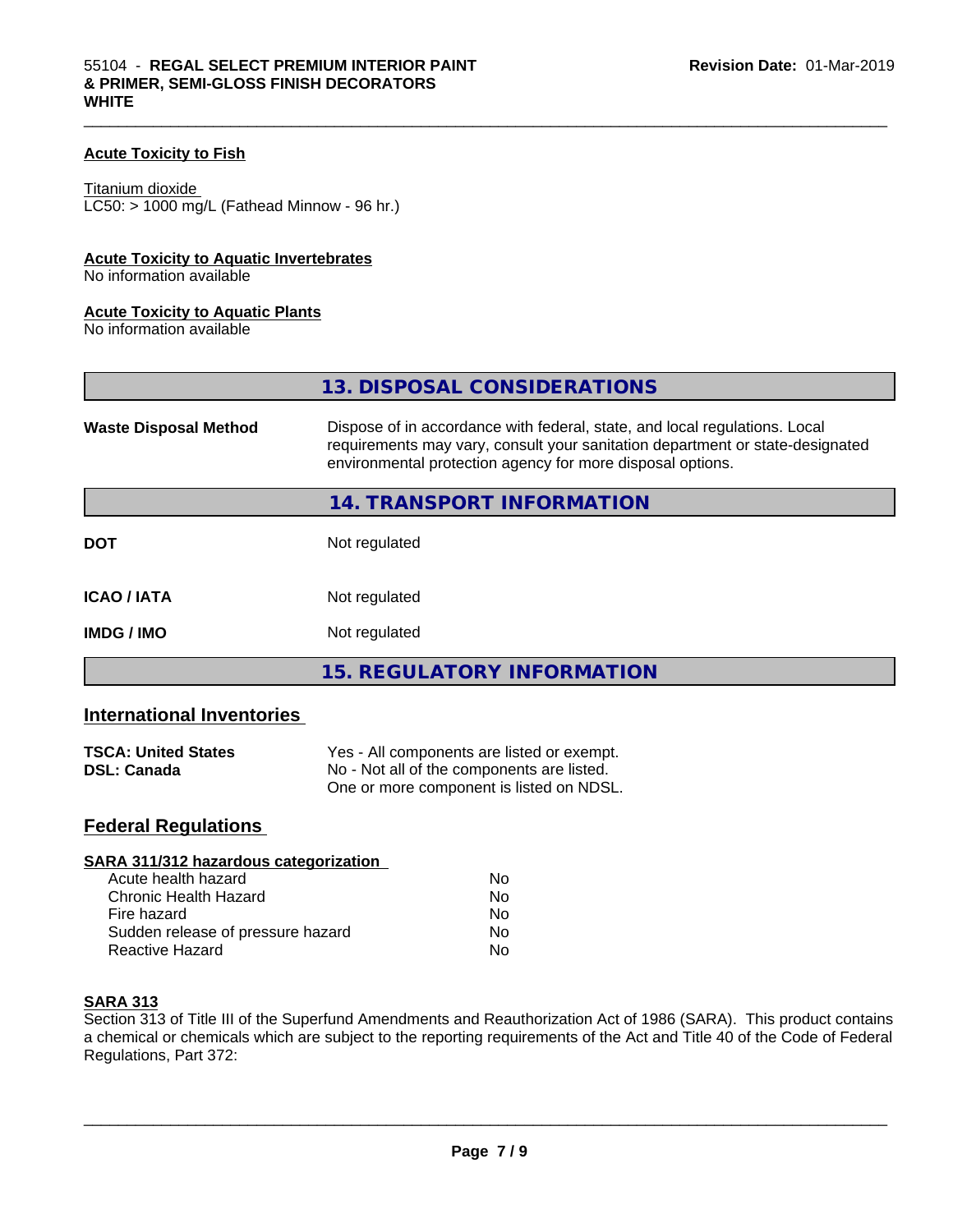#### *None*

# **Clean Air Act,Section 112 Hazardous Air Pollutants (HAPs) (see 40 CFR 61)**

This product contains the following HAPs:

*None*

# **US State Regulations**

#### **California Proposition 65**

**A** WARNING: Cancer and Reproductive Harm– www.P65warnings.ca.gov

#### **State Right-to-Know**

| <b>Chemical name</b> | <b>Massachusetts</b> | <b>New Jersey</b> | Pennsylvania |
|----------------------|----------------------|-------------------|--------------|
| Titanium dioxide     |                      |                   |              |
| Kaolin               |                      |                   |              |
| Silica, amorphous    |                      |                   |              |

#### **Legend**

X - Listed

# **16. OTHER INFORMATION**

| HMIS | <b>Health: 1</b> | <b>Flammability: 0</b> | <b>Reactivity: 0</b> | PPE: - |
|------|------------------|------------------------|----------------------|--------|
|      |                  |                        |                      |        |

#### **HMIS Legend**

- 0 Minimal Hazard
- 1 Slight Hazard
- 2 Moderate Hazard
- 3 Serious Hazard
- 4 Severe Hazard
- \* Chronic Hazard
- X Consult your supervisor or S.O.P. for "Special" handling instructions.

*Note: The PPE rating has intentionally been left blank. Choose appropriate PPE that will protect employees from the hazards the material will present under the actual normal conditions of use.*

*Caution: HMISÒ ratings are based on a 0-4 rating scale, with 0 representing minimal hazards or risks, and 4 representing significant hazards or risks. Although HMISÒ ratings are not required on MSDSs under 29 CFR 1910.1200, the preparer, has chosen to provide them. HMISÒ ratings are to be used only in conjunction with a fully implemented HMISÒ program by workers who have received appropriate HMISÒ training. HMISÒ is a registered trade and service mark of the NPCA. HMISÒ materials may be purchased exclusively from J. J. Keller (800) 327-6868.*

 **WARNING!** If you scrape, sand, or remove old paint, you may release lead dust. LEAD IS TOXIC. EXPOSURE TO LEAD DUST CAN CAUSE SERIOUS ILLNESS, SUCH AS BRAIN DAMAGE, ESPECIALLY IN CHILDREN. PREGNANT WOMEN SHOULD ALSO AVOID EXPOSURE.Wear a NIOSH approved respirator to control lead exposure. Clean up carefully with a HEPA vacuum and a wet mop. Before you start, find out how to protect yourself and your family by contacting the National Lead Information Hotline at 1-800-424-LEAD or log on to www.epa.gov/lead.